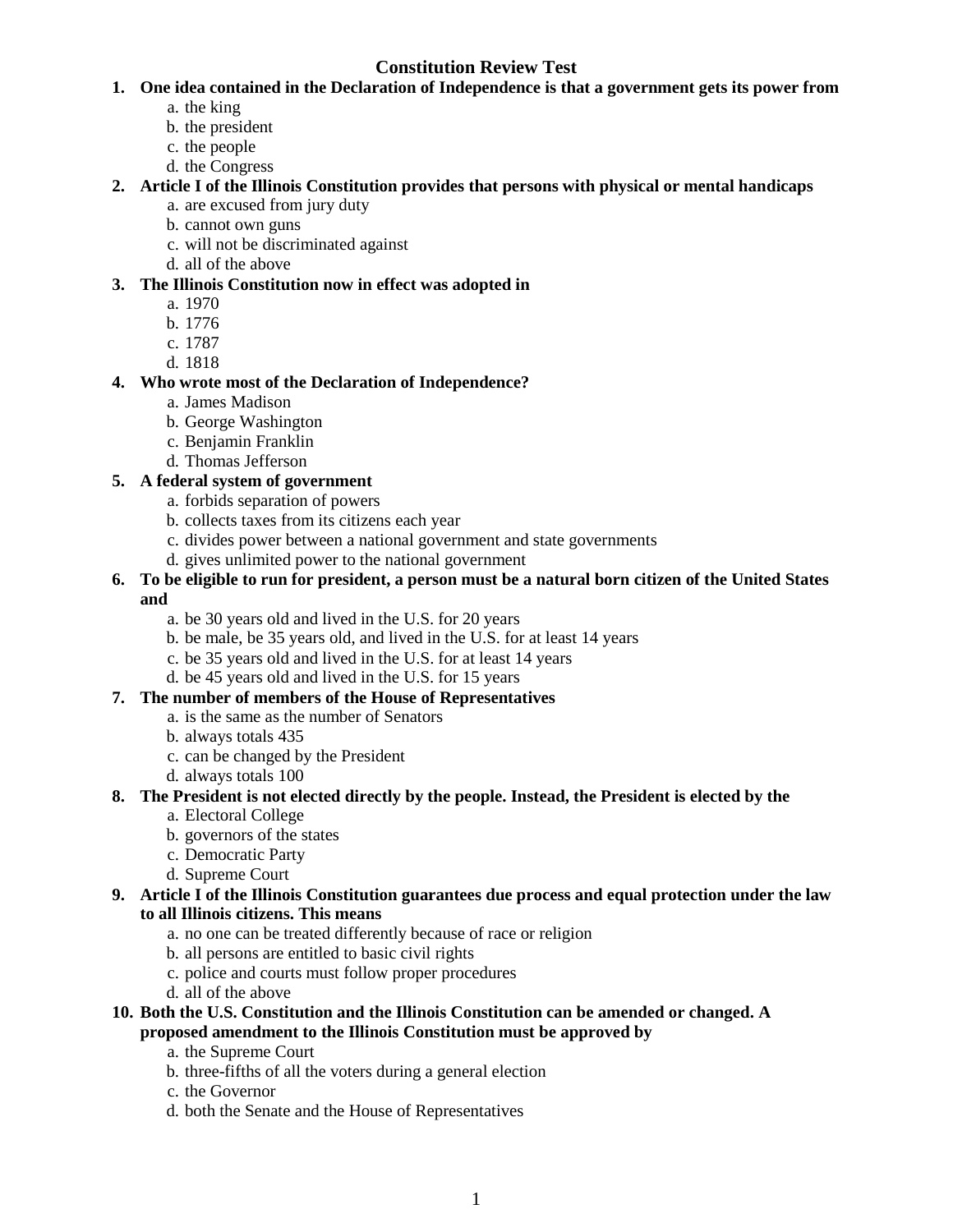#### **11. Congress cannot suspend a person's right to the writ of habeas corpus. This protects a person from**

- a. high taxes
- b. cruel and unusual punishment
- c. unjust imprisonment
- d. self incrimination

## **12. The right of eminent domain allows**

- a. the governor to appoint state officials
- b. the general assembly to make laws for local governments
- c. the state of Illinois to buy private property for public use
- d. the police to search a house without a warrant

#### **13. Article III of the Constitution defines treason. Article III also says that a person can be convicted of treason only if the person confesses in open court or**

- a. one eyewitness testifies against the person
- b. the FBI presents incriminating evidence
- c. two eyewitnesses testify against the person
- d. the House of Representatives finds the person guilty

## **14. If the U.S. flag is displayed with flags of other countries,**

- a. the flags of all countries including the U.S. flag should be about the same size
- b. the flags of all countries including the U.S. flag should be the same height
- c. no one country's flag should be higher than another's
- d. all of the above

## **15. To vote in Illinois, a person must be a U.S. citizen,**

- a. 21 years old, a resident of Illinois for 6 months, and registered to vote
- b. 18 years old, a resident of Illinois for at least 30 days before the election, and registered to vote
- c. 18 years old, a resident of Illinois for 1 year, and registered to vote
- d. 18 years old, a resident of Illinois for 2 years, and registered to vote

## **16. Article I requires the Congress to meet**

- a. at least once a year
- b. at least once a month
- c. Monday through Friday for 36 weeks each year
- d. at least once every two years

## **17. One power the President does have is to**

- a. set up a court system
- b. collect taxes
- c. act as commander-in-chief of the military
- d. change the price of stamps

#### **18. The legislative department of Illinois government is called**

- a. the General Assembly
- b. the Illinois Supreme Court
- c. the governor's office
- d. the Congress

#### **19. If the U.S. flag is flown on the same pole and halyard with flags of other states or cities,**

- a. flags are arranged in alphabetical order
- b. the U.S. flag should be at the bottom
- c. flags are arranged according to their size
- d. the U.S. flag should be at the top

#### **20. Congress cannot pass an ex post facto law. An ex post facto law**

- a. applies only to post office employees
- b. allows discrimination based on religious preference
- c. makes an act illegal after it was done, even though when it was done, it was legal
- d. takes an unusually long time to go into effect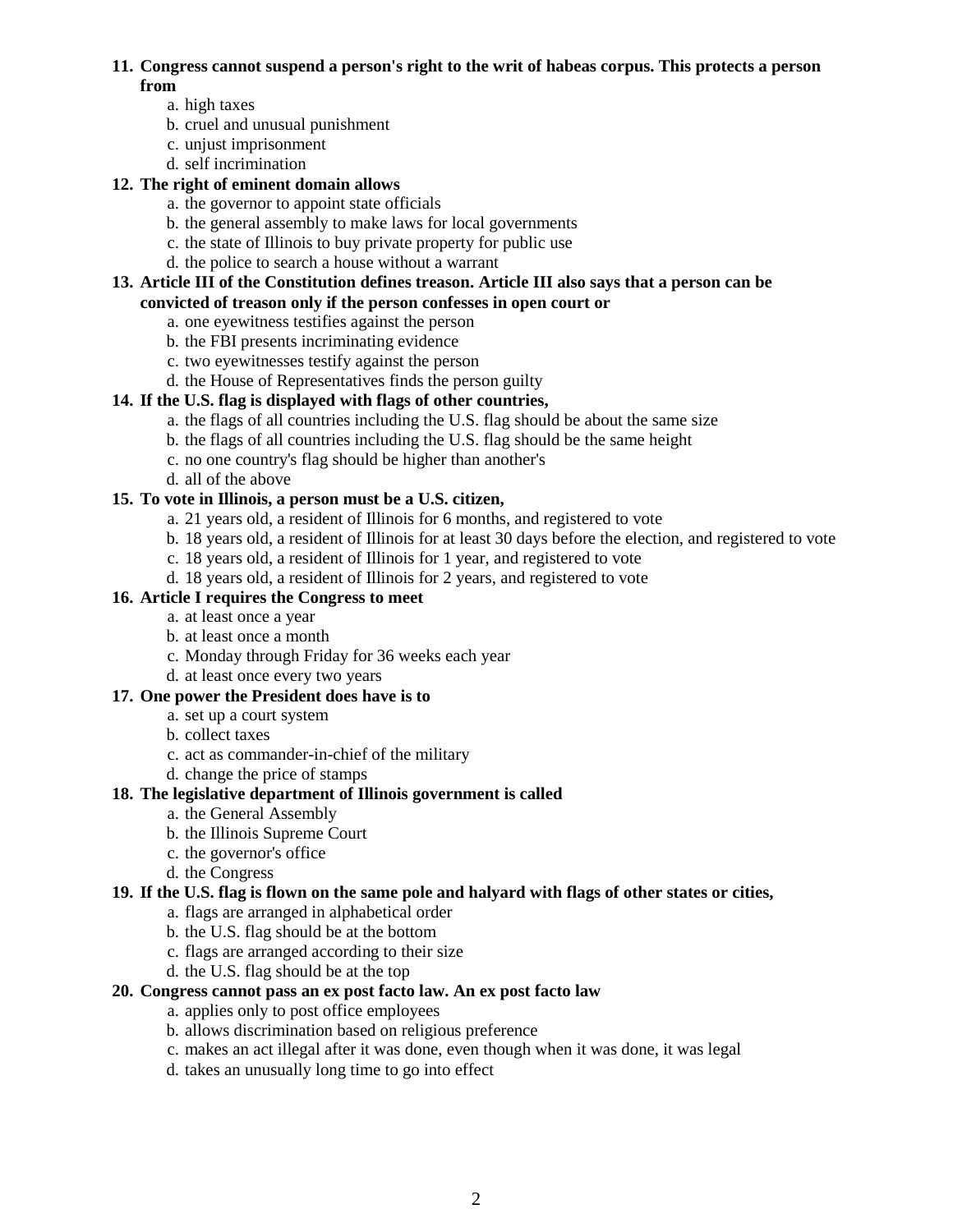#### **21. To be in the Illinois General Assembly, a person must be**

- a. a U.S. citizen, 21 years old, and a resident of the district to be represented for at least 2 years
- b. a U.S. citizen, 35 years old, and a resident of the district to be represented for at least 2 years
- c. a U.S. citizen, 18 years old, and a resident of the district to be represented for at least 2 years
- d. a U.S. citizen, 25 years old, and a resident of the district to be represented for at least 2 years

## **22. The Great Compromise settled one important issue at the Constitutional Convention, how to**

- a. choose members of Congress
- b. choose a vice president
- c. choose a Supreme Court
- d. choose a president

### **23. The first ten amendments to the Constitution, approved in 1791, are known as the**

- a. the Gettysburg Address
- b. the Preamble
- c. Declaration of Independence
- d. the Bill of Rights

## **24. The Illinois Constitution says the General Assembly must redistrict the legislative districts after the census every 10 years. The Illinois Constitution says these districts must be**

- a. spread equally across the state of Illinois
- b. exactly equal in population
- c. the same size
- d. compact, contiguous, and about the same in population

# **25. Reserved powers are**

- a. given to the federal government only
- b. powers that may be used only in a national emergency
- c. given to both the national and state governments
- d. powers that state governments may use if the powers are not given to the national government and are not forbidden to the states

## **26. Concurrent powers are powers that**

- a. are given to both the national and state governments
- b. are forbidden to state governments
- c. are given to the federal government only
- d. are given to state governments only

### **27. Bills passed by the General Assembly must be presented to the governor. This must be done**

- a. within 7 days after the bill has been passed
- b. within 6 months after the bill has been passed
- c. within 48 hours after the bill has been passed
- d. within 30 days after the bill has been passed

### **28. Judicial review, the power of the Supreme Court to say that laws are unconstitutional, was established in 1803 in the case of**

- a. Brown versus Topeka Board of Education
- b. Marbury versus Madison
- c. Miranda versus Arizona
- d. Clinton versus Jones

## **29. Articles I, II, and III of the Constitution divide the power of the federal government into three branches. This principle is called**

- a. concurrent powers
- b. separation of powers
- c. power to the people
- d. federalism

# **30. The main duty of the lieutenant governor of Illinois is to**

- a. coordinate crime fighting activities among state and local governments
- b. keep all the official records of Illinois government
- c. perform any duties stated in Illinois law or assigned by the governor
- d. appoint officials to Illinois agencies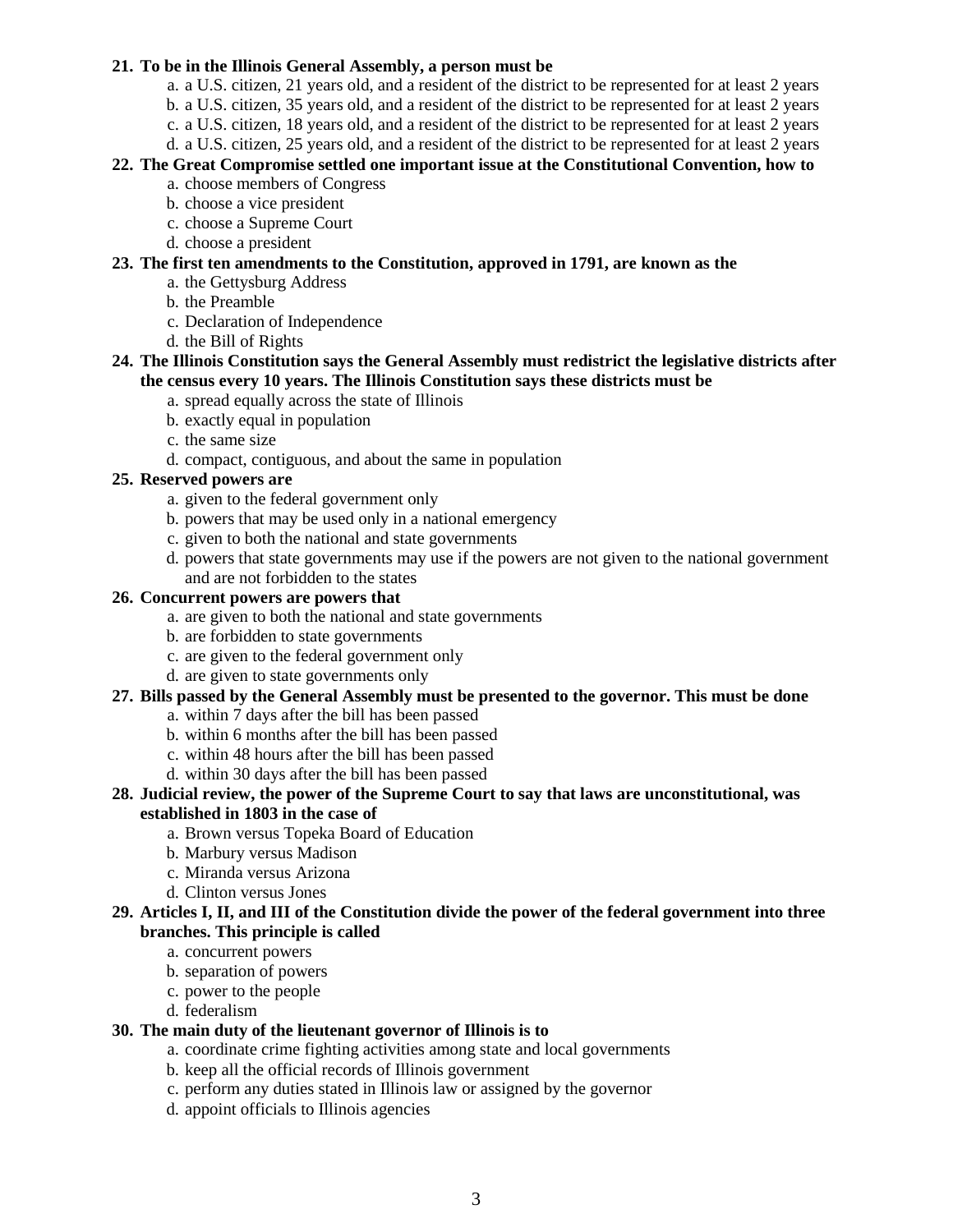#### **31. If the U.S. flag is displayed on the wall from crossed staffs, it should be**

- a. placed in the middle with its staff in front of other staffs
- b. on its own left with its staff in front of the other staffs
- c. on its own right with its staff in front of the other staffs
- d. placed in the middle with its staff behind other staffs

## **32. According to the 22nd amendment, a person can be elected president of the United States**

- a. no more than three times
- b. only once
- c. as often as he or she can win the election
- d. only twice

## **33. The chief legal officer in Illinois is**

- a. the secretary of state
- b. the lieutenant governor
- c. the attorney general
- d. the governor

### **34. Americans are free to practice any religion they choose or practice no religion at all. The amendent which guarantees this right is**

- a. the first amendment
- b. the second amendment
- c. the fifth amendment
- d. the fourth amendment

## **35. For the most part, the eligibility to vote is left up to**

- a. each state
- b. each county's Board of Elections
- c. the federal government
- d. the U.S. Supreme Court

## **36. If the governor of Illinois dies or is unable to act as governor, the position is filled by**

- a. the lieutenant governor
- b. the Illinois senate
- c. the U.S. president
- d. the secretary of state

## **37. A bill becomes a law only after it has been passed by both the Senate and the House of Representatives and then**

- a. signed by the President
- b. approved by the Cabinet
- c. declared constitutional by the Supreme Court
- d. voted on by everyone at the next general election

## **38. Alcoholic drinks such as beer and wine were illegal in the U.S. after the passage of the 18th amendment in 1919. Today alcoholic drinks are legal in the United States because**

- a. The Supreme Court ruled that the 18th amendment was unconstitutional
- b. in 1933, the 21st amendment repealed the 18th amendment
- c. President Franklin D. Roosevelt vetoed the 18th amendment
- d. Congress made a law allowing the manufacture and sale of alcoholic beverages

#### **39. The governor appoints the directors and the administrators for many Illinois agencies. After the governor nominates these people, they must be approved by**

- a. the secretary of state
- b. the Illinois Senate
- c. the lieutenant governor
- d. the U.S. president

## **40. The Electoral College votes of each state**

- a. are divided by the House of Representatives between the candidates
- b. are unimportant in electing the president
- c. all go to the candidate who received the most popular votes
- d. are divided between the two candidates who received the most popular votes